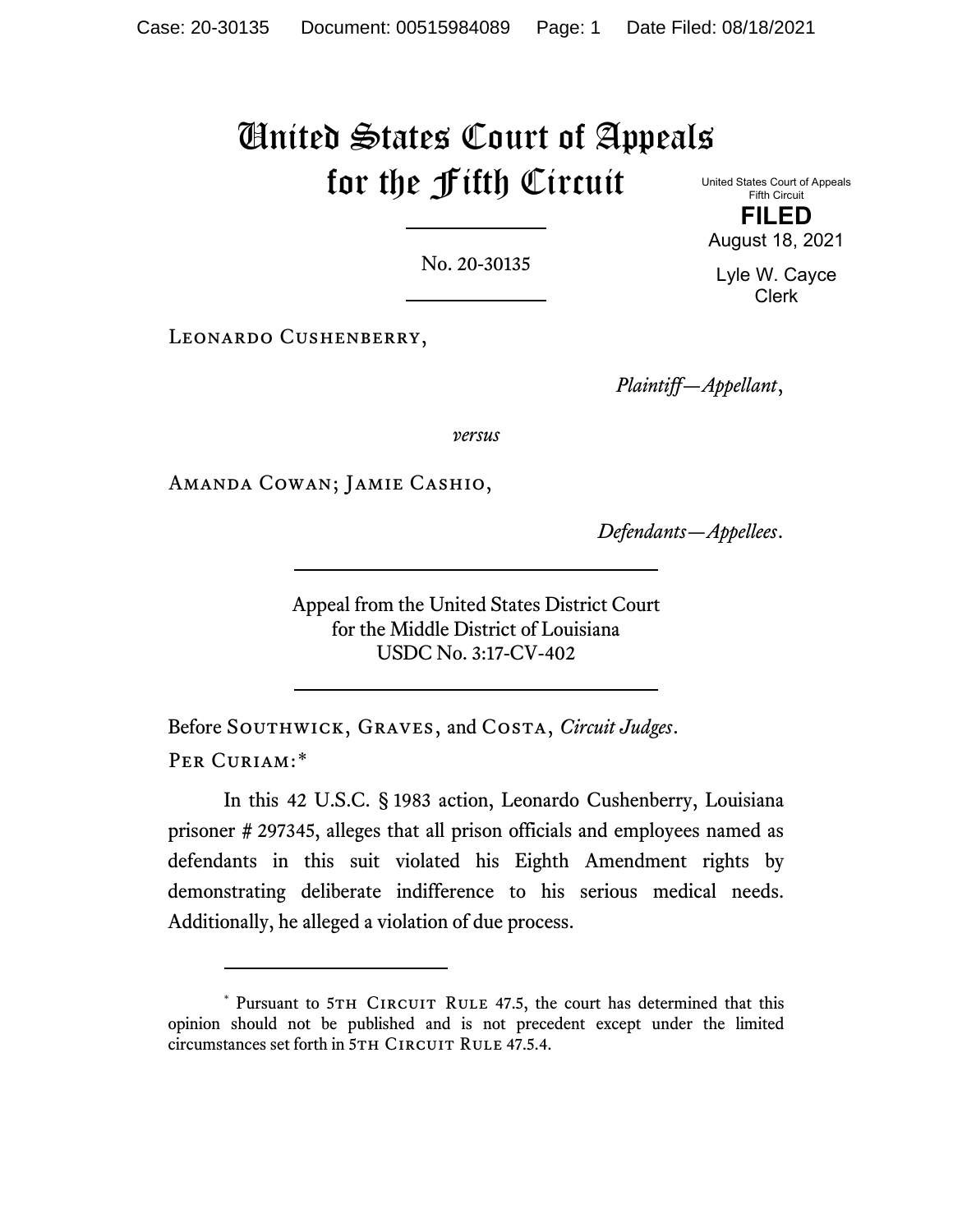## No. 20-30135

The district court rendered final judgment against Cushenberry, ruling that his complaint as amended implicates no violation of his constitutional rights. Also, citing 28 U.S.C. § 1915(a)(3) and Federal Rule of Appellate Procedure 24(a)(3), the district court determined that Cushenberry does not appeal in good faith and therefore denied him permission to proceed in forma pauperis (IFP) on appeal.

Cushenberry seeks our permission to appeal IFP to challenge the district court's denial of IFP status and certification that his appeal is not in good faith. *See Baugh v. Taylor*, 117 F.3d 197, 202 (5th Cir. 1997);  $\S$  1915(a)(3); FED. R. App. P. 24(a)(3)(A). Good faith is lacking anytime the appeal does not involve "legal points arguable on their merits." *Howard v. King*, 707 F.2d 215, 220 (5th Cir. 1983) (internal quotation marks and citations omitted). A filing that "lacks an arguable basis in law or fact" is frivolous, "and a complaint lacks such a basis if it relies on an indisputably meritless legal theory." *Taylor v. Johnson*, 257 F.3d 470, 472 (5th Cir. 2001).

Cushenberry does not show that his appeal presents a nonfrivolous issue. *See id.* He does not address the district court's reasoning that: his claim against Assistant Warden Tracey Falgout for action allegedly taken in 2013 is time barred; the official capacity claims for damages are barred by the Eleventh Amendment; his claims of respondeat superior liability against Secretary James LeBlanc, Warden Darryl Vannoy, Dr. Randy Lavespere, and Falgout fail to state an actionable claim; and he fails to establish a due process violation based on an allegedly false disciplinary charge. With regard to those matters, Cushenberry has effectively abandoned any contention that he has claims arguable in law or fact and that he appeals in good faith. *See Brinkmann v. Dallas Cty. Deputy Sheriff Abner*, 813 F.2d 744, 748 (5th Cir. 1987); *Yohey v. Collins*, 985 F.2d 222, 224-25 (5th Cir. 1993). Cushenberry's other claims rely on indisputably meritless legal theories and are consequently frivolous. *See Taylor,* 257 F.3d at 472; *see also Gobert v.*